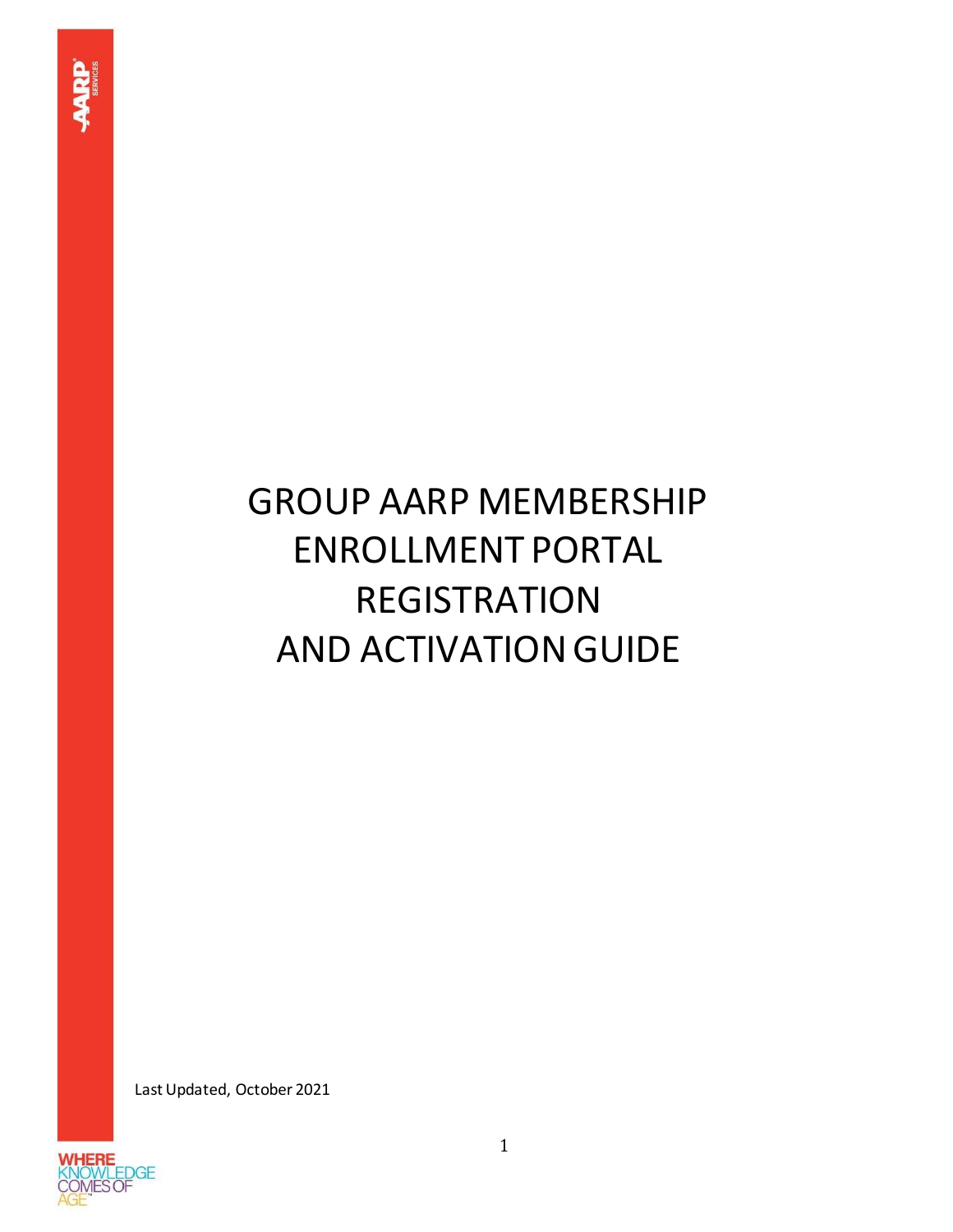## Registration and Activation

This document will guide you through the steps to register and activate your Group AARP Membership Enrollment Portal account.

To successfully register on the site, follow the steps provided below:

- 1. Go to aarpenrollment.com/group
- 2. First-time users will need to complete the registration process. Click on [Register Account](https://aarpenrollment.com/group) (Figure 1)
- 3. If you are a returning user, enter your Email and password. Check the Keep me signed in to remain logged in for 24 hours

| Login                             | <b>Group AARP Membership Enrollment</b><br><b>Portal by AARP Services</b>                                                                                                                        |
|-----------------------------------|--------------------------------------------------------------------------------------------------------------------------------------------------------------------------------------------------|
| Email $*$                         | Verify Membership Status                                                                                                                                                                         |
| email                             | Renew Membership                                                                                                                                                                                 |
|                                   | Sign up New Members                                                                                                                                                                              |
| Password <sup>*</sup>             |                                                                                                                                                                                                  |
| Password                          | <b>New User</b>                                                                                                                                                                                  |
| Keep me signed in<br><b>LOGIN</b> | Welcome! AARPenrollment.com/group is provided by AARP Service for<br>agents to verify AARP membership or conduct join and renew functions.<br>Please move forward with the registration process. |
|                                   | <b>REGISTER ACCOUNT</b>                                                                                                                                                                          |
| Need login help?                  |                                                                                                                                                                                                  |

*Figure 1 Registration screen*

4. The register account button will take you to a "New User" registration form (Figure 2)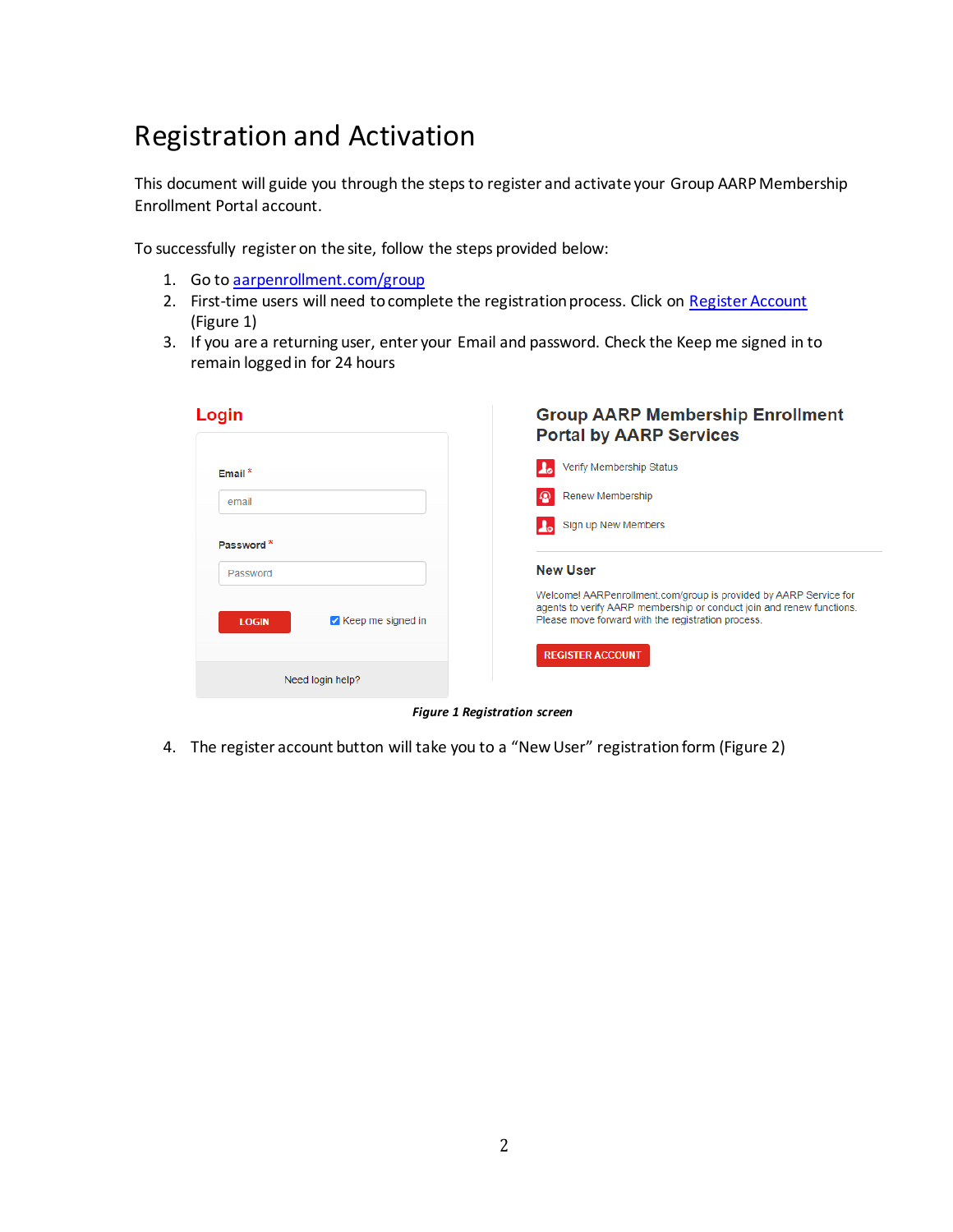5. Fill out the new user registration form. (Figure 2) All fields are required. You must use your official business email address provided by your company.

| First Name <sup>*</sup> |                           |
|-------------------------|---------------------------|
| Last Name <sup>*</sup>  |                           |
| Email $*$               |                           |
| Password <sup>*</sup>   |                           |
|                         | minimum of six characters |
| Confirm Password*       |                           |
|                         |                           |

*Figure 2 New User Registration Form*

- 6. Once you have completed the new user form information, click the Register button
- 7. After submitting the Registration, you will receive an account activation email. Be sure to check your **Junk Mail/SPAM**folder if you do not see the email in your inbox
- 8. Your account will be activated once you click on the account activation link. At this time, you will be redirected back to the login page (Figure 3)

| Login                             | <b>Group AARP Membership Enrollment</b><br><b>Portal by AARP Services</b>                                                                                                                        |
|-----------------------------------|--------------------------------------------------------------------------------------------------------------------------------------------------------------------------------------------------|
| Email $*$                         | Verify Membership Status                                                                                                                                                                         |
| email                             | Renew Membership                                                                                                                                                                                 |
|                                   | Sign up New Members                                                                                                                                                                              |
| Password <sup>*</sup>             |                                                                                                                                                                                                  |
| Password                          | <b>New User</b>                                                                                                                                                                                  |
| Keep me signed in<br><b>LOGIN</b> | Welcome! AARPenrollment.com/group is provided by AARP Service for<br>agents to verify AARP membership or conduct join and renew functions.<br>Please move forward with the registration process. |
|                                   | <b>REGISTER ACCOUNT</b>                                                                                                                                                                          |
| Need login help?                  |                                                                                                                                                                                                  |

*Figure 3 Redirect to Login Page*